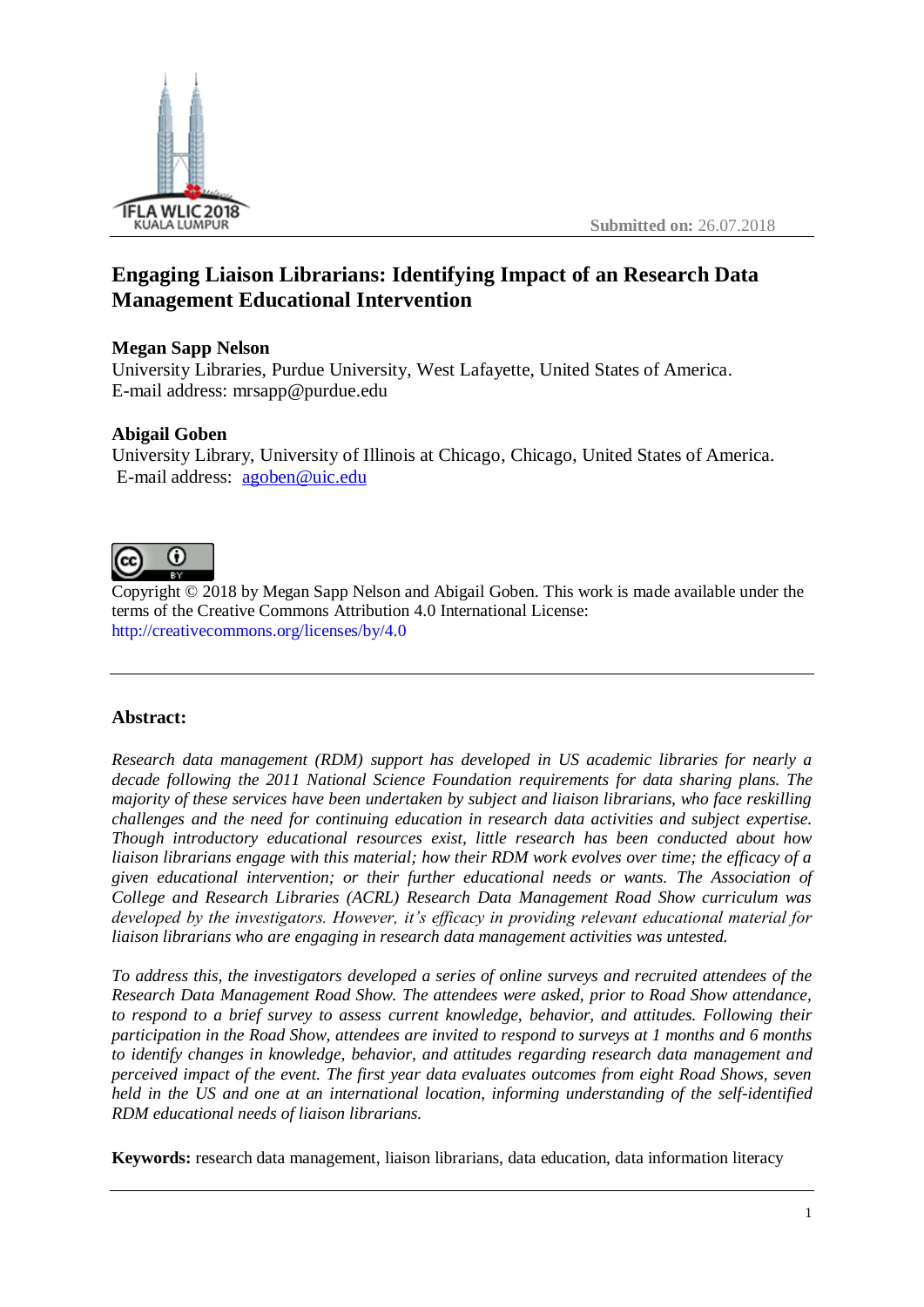## **Introduction**

Research data management (RDM) support has developed in US academic libraries for nearly a decade following the 2011 National Science Foundation (NSF) requirements for data sharing plans.<sup>1</sup> The majority of these services have been undertaken by subject and liaison librarians, who face reskilling challenges and the need for continuing education in research data activities and subject expertise.<sup>2</sup> Though introductory educational resources exist, little research has been conducted about how liaison librarians engage with this material; how their RDM work evolves over time; the efficacy of a given educational intervention; or their further educational needs or wants. During the creation of the Association for College and Research Library Research Data Management Road Show workshop, the curriculum developers identified the opportunity to assess their educational impact and to identify the knowledge, behavior, and attitudes of liaison librarians surrounding research data management.

## **Literature Review**

Even prior to the NSF announcement, academic libraries had begun pursuing the opportunities to take on RDM services at their institutions.<sup> $2-4$ </sup> Liaison and subject librarians who worked directly with faculty, students, and researchers soon became the focus of implementing these services, particularly those in the sciences.<sup>5–7</sup> This has led to literature examining the skill sets librarians may need,<sup>8,9</sup> assessments of perceptions of the library as a data service provider,<sup>10</sup> extensive discipline and institution case studies for librarians to understand data needs, $1^{1-16}$  and the emergence of courses, books, and lists of resources for librarians to self-educate in RDM.<sup>17,18</sup>

Despite this, assessment of liaisons' knowledge and behaviors about research data management has been limited, with Tenopir, et al's paper assessing preparedness and beliefs serving as the only paper to directly address this issue.<sup>19</sup> While this research surveyed current skill sets and attitudes of librarians regarding RDM, it did not address any particular learning opportunity and primarily targeted librarians who were focused on scientific data. As a result, this research is potentially skewed towards reporting attitudes of librarians who were most likely to be impacted by data management on a regular basis, while more general knowledge and attitudes across disciplinary expertise is as yet poorly understood.

### **Development of the RDM Road Show**

In Fall 2015, the Association for College and Research Libraries (ACRL) invited librarians to apply to develop a curriculum for teaching research data management to liaison librarians. This call followed a highly successful pre-conference on data management and was intended to build off a popular model of teaching scholarly communication, known as the Scholarly Communications Road Show. In this model, two presenters traveled to an institutional host and provided a full day workshop to a targeted audience from a prepared curriculum of presentations and activities. The researchers were chosen in December 2015 and developed their curriculum over the following six months. Simultaneously, they constructed this research project to run concurrently with the workshop over its first five years.

The Research Data Management (RDM) Road Show is a 8.5 hour workshop which can be licensed through ACRL.<sup>20</sup> The materials for the workshop are available under a Creative Commons CC-BY-NC license on the Scholarly Communications Toolkit.<sup>21</sup> The workshop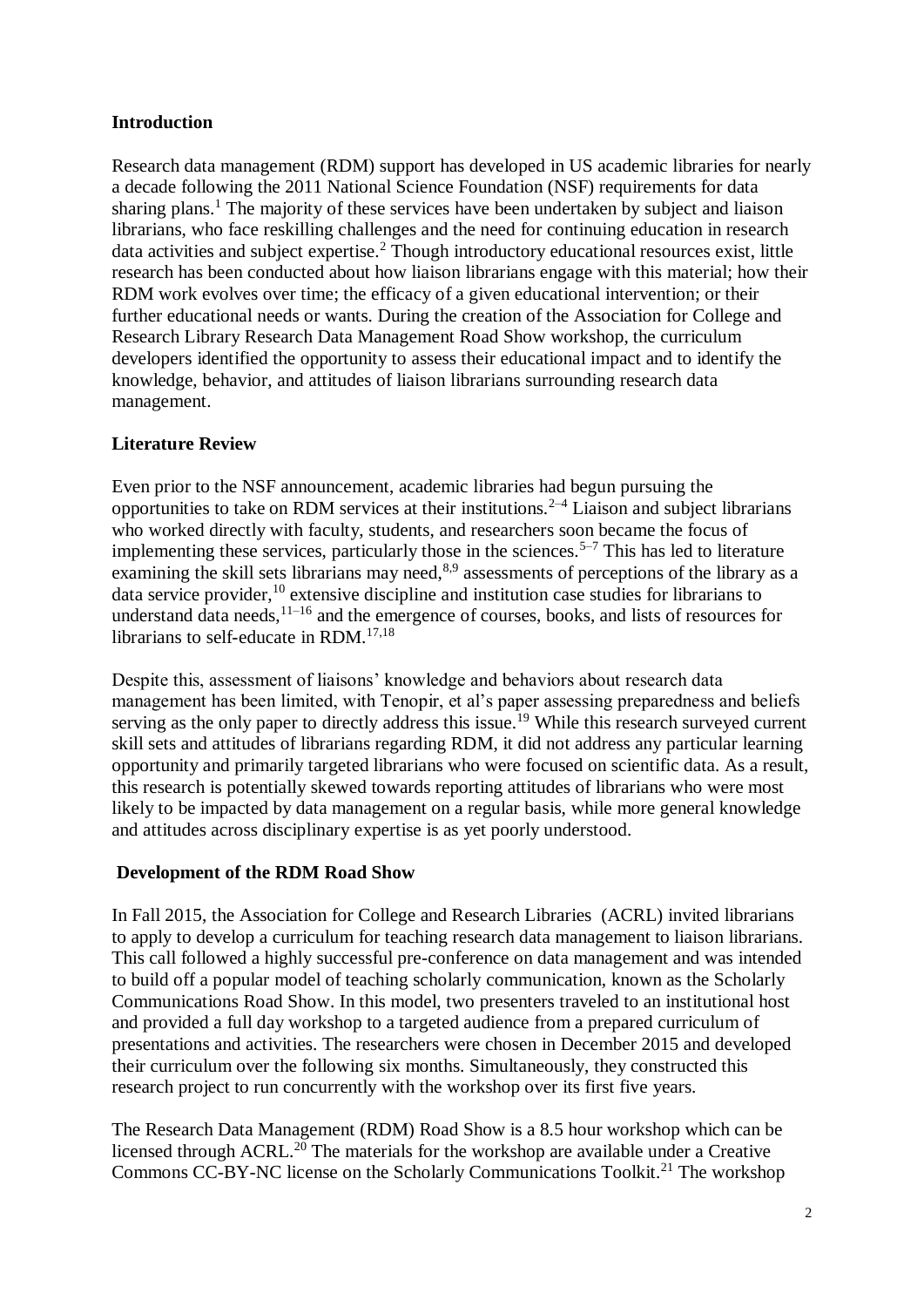has the targeted audience of liaison and subject librarians and is intended to provide an introduction to and hands on practice with fundamentals of research data management. The stated learning objectives work the workshop are that participants will:

- Identify data within the research process and lifecycle in order to articulate the role of the libraries in the management of data to researchers.
- Develop expertise in the nuances of disciplinary requirements for data management in order to educate their faculty and students about data best practices for their discipline.
- Articulate specific existing library skills that they already possess which transfer to data services.
- Identify campus RDM partners in order to create an environment of support.
- Articulate the parts of a data management plan in order to describe its role as a living document within a research project.
- Apply their relevant prior knowledge of their disciplines in order to create a research data management interview plan in order to facilitate faculty engagement.<sup>20</sup>

#### **Research Project Methods**

The researchers developed a series of surveys to be given to participants participating in the RDM Road Show. Workshop hosts are given information about the research project by ACRL as part of the licensing process, however, all contact and engagement is then performed by the researchers.

Approximately three weeks prior to Road Show attendance, attendees are invited to respond to a brief survey to assess current knowledge, behavior, and attitudes. The questions included institutional demographics; job title; current personal and institutional RDM engagement; self-evaluation of RDM skills; intended goals for the workshop; and desired educational needs. Participants are given the option of having their data used only to inform the local presenters or to be included in the research project. Pre-event survey data is provided to the presenting team prior to the event to facilitate engagement and may be used as summary data during an individual event.

During the Road Show, the research project is presented again to attendees and they are invited to sign up to respond to surveys at 1 months and 6 months after their workshop to identify changes in knowledge, behavior, and attitudes regarding research data management and perceived impact of the event. If one of the researchers is not also a presenter, the list of post-event research participants to the researchers. In the follow up surveys, in place of intended goals for attending the workshop, participants are asked about the impact of the RDM Road Show as an educational intervention.

The surveys are hosted in the Purdue University installation of Qualtrics and raw data is only accessible by the researchers. Personally identifying information is limited to job title and years of experience. This research protocol was reviewed by the Purdue University and University of Illinois at Chicago Institutional Review Boards, Protocol 1603017411 and 2016-1069. Completion of any of the surveys is not required in order to participate in the RDM Road Show.

Data analysis was performed in Microsoft Excel. Summary statistics and Anova were calculated across the data for each level of response for all available Road Shows that were completed within the first year. The median was selected as the measure of central tendency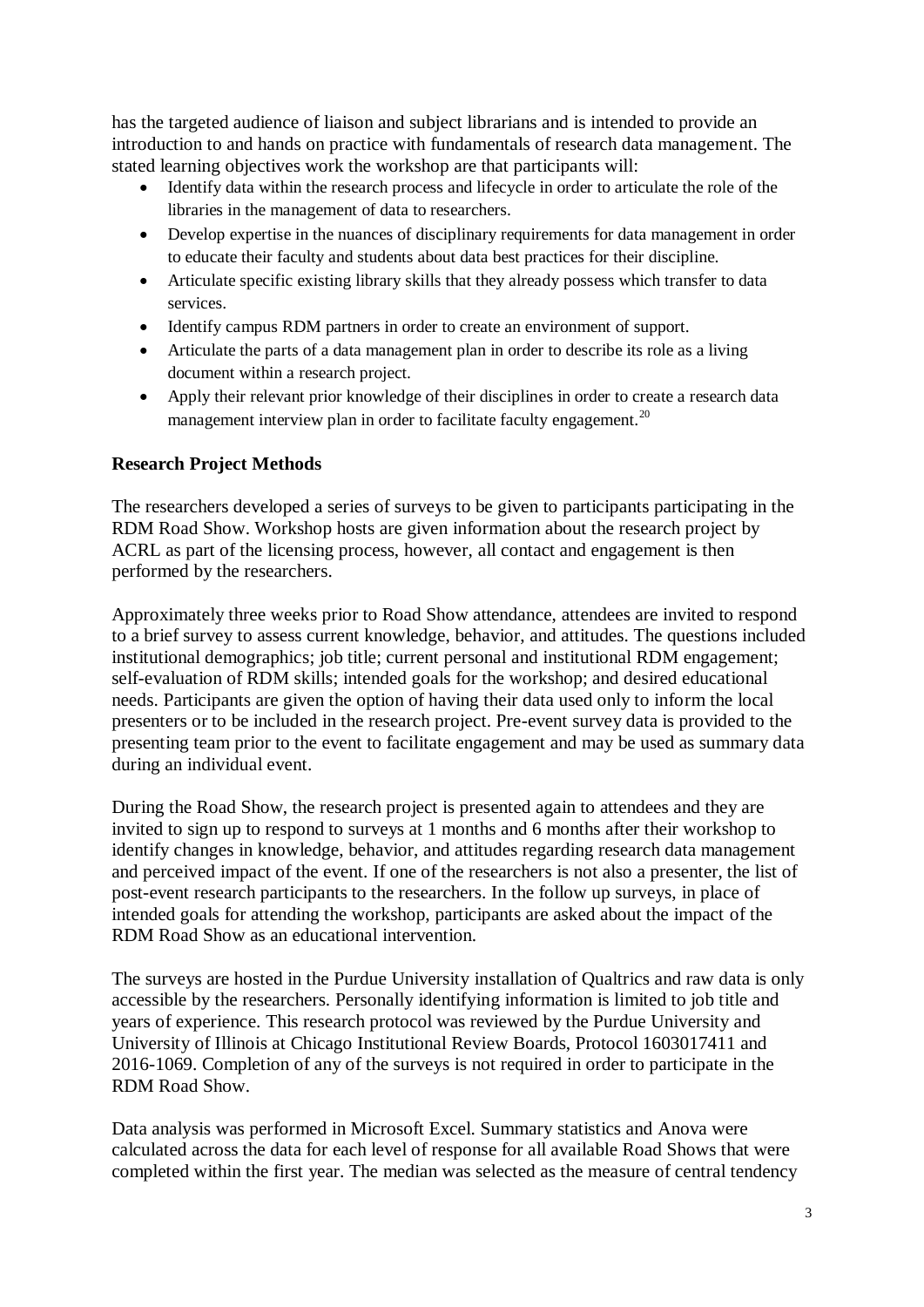due to the nature of the data, i.e. Likert Scale responses. Parametric tests are used due to adequate sample size and normal distribution.

#### **Research Project Results for Year 1**

Eight Road Shows were held during the first year of the project, with seven in the continental United States and one in the Caribbean. A total of 352 attendees participated in the workshops across the locations. Of these, 202 participated in the pre-event survey, 46 participated in the 1-month post-event survey, and 30 participated in the 6-month post-event survey. At the time of submission, six of the first year Road Shows had received the 6-month post-event survey.

#### *Did librarian perceive an increase in their skills, knowledge and training to provide research data management services?*

The data from the surveys indicate that, prior to attending the Road Show, 20% of attendees (35/185) indicated that they did not agree with the statement *"As a librarian, I have the skills, knowledge and training to provide RDM services."* One month after attending this number held nearly steady at 19.5% (9/46). At 6 months post Road Show participation, this number rose to 33% (10/30). The change over time among individual Likert scale responses (Strongly Agree, Agree, Neither Agree Nor Disagree, Disagree, Strongly Disagree) indicate a shift from Neither Agree Nor Disagree to Agree and to Disagree, i.e. participants either became more confident in their skills or less confident in their skills in the six months after attending the Road Show. (See Figures 1, 2, 3)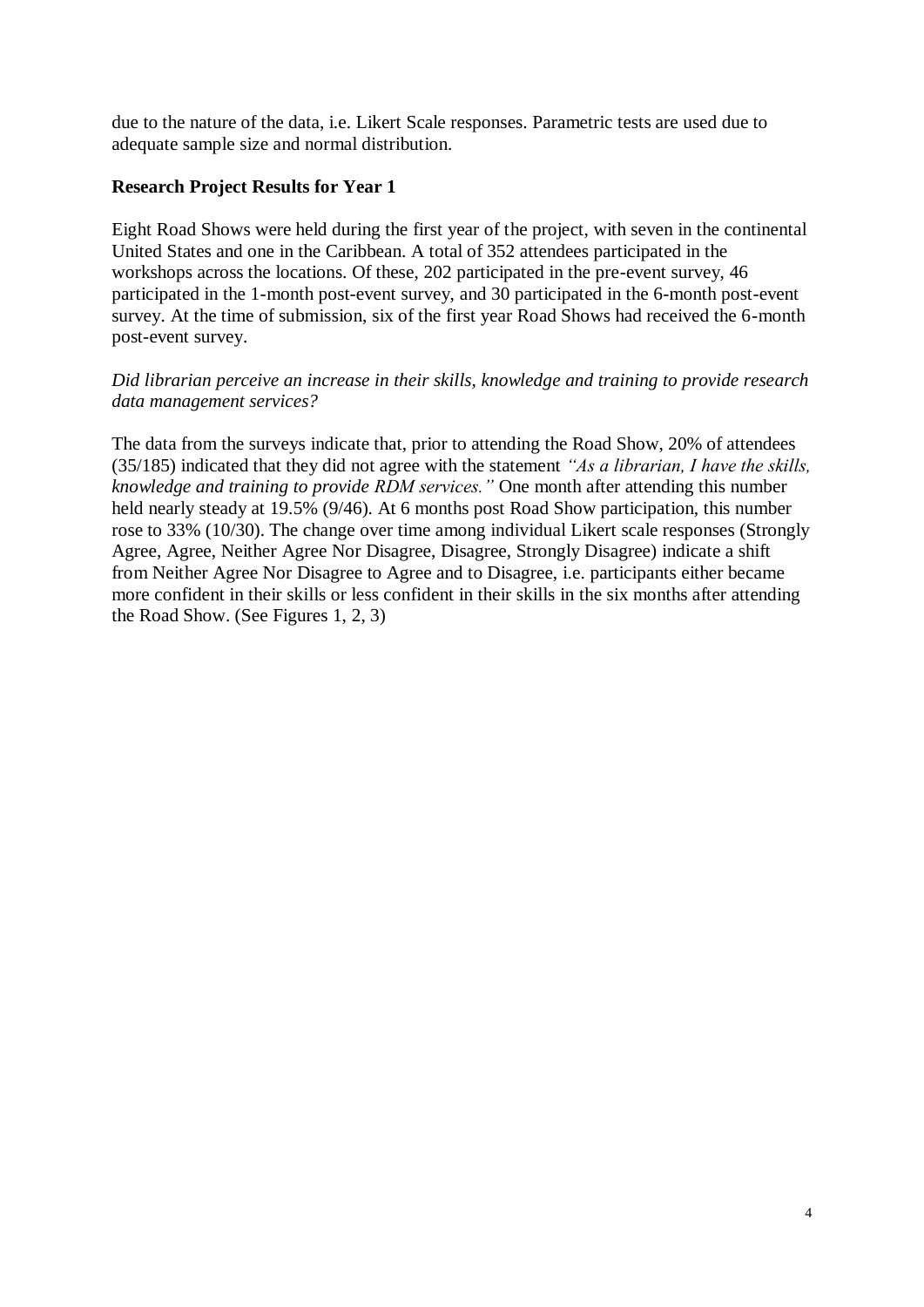

**Figure 1: Pre-survey responses to "As a librarian, I have the skills, knowledge and training to provide RDM services."**



**Figure 2: Post survey responses to "As a librarian, I have the skills, knowledge and training to provide RDM services."**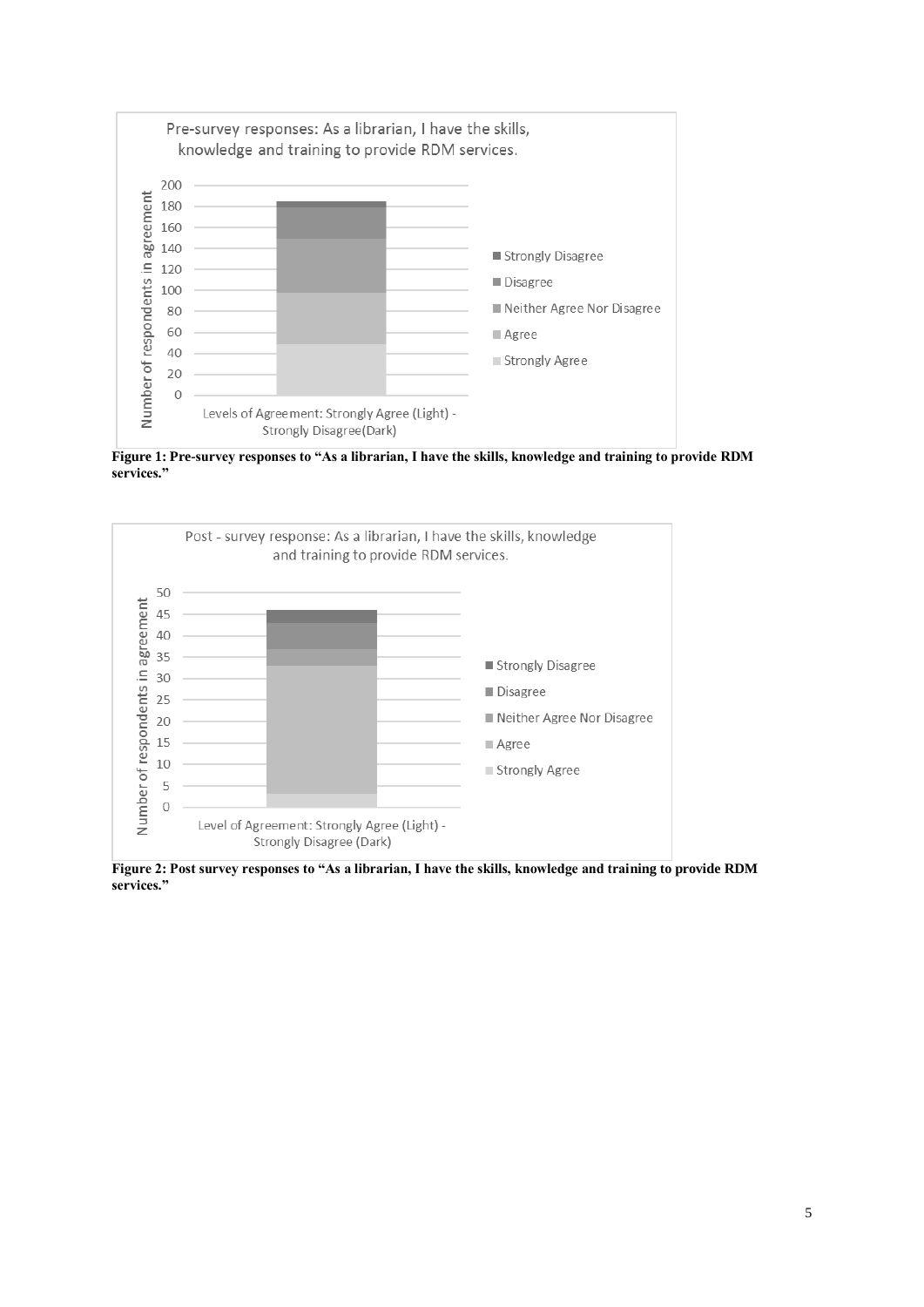

**Figure 3: Six month post survey responses to "As a librarian, I have the skills, knowledge and training to provide RDM services."**

However, when asked how influential the Road Show was on their response to the question "As a librarian, I have the skills, knowledge and training to provide RDM services," respondents indicated that the Road Show was Extremely Influential or Influential at both the one month (88%; 39/44) and six month (90%; 27/30) mark by significant margins. (See Figures 4, 5)



**Figure 4: One month post survey responses to "How influential was the Road Show on the questions "As a librarian, I have the skills, knowledge and training to provide RDM services?"**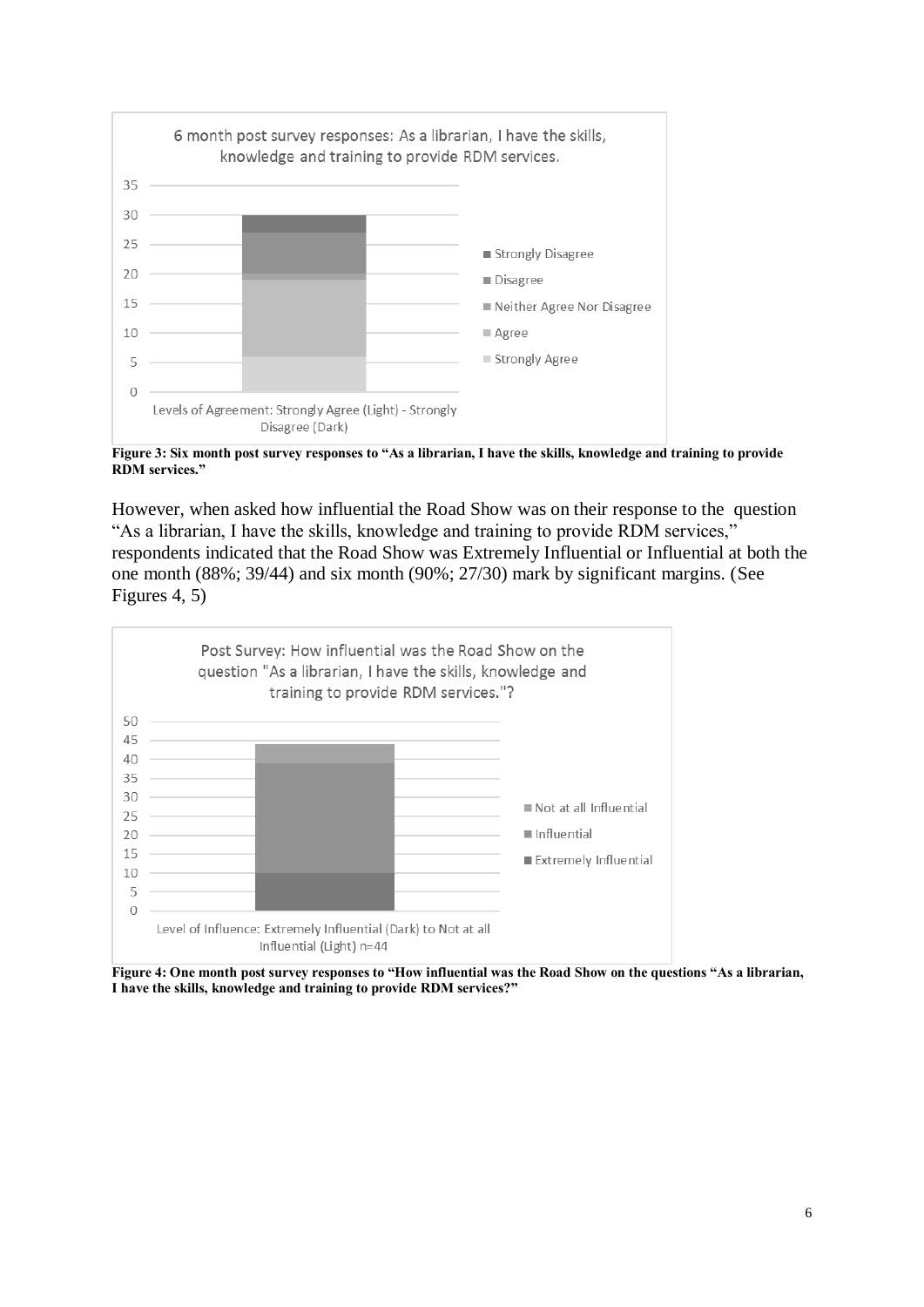

**Figure 5: Six month post survey responses to "How influential was the Road Show on the questions "As a librarian, I have the skills, knowledge and training to provide RDM services?"**

### *Can librarians identify traditional library skills that correlate with research data management services?*

In the responses to the question *"As a librarian, I can identify traditional library skills with correlates in research data management services",* there is a significant trend moving towards Strongly Agree and Agree from the pre-survey to the two post-surveys. In the presurvey, 35% of respondents (34/186) indicated that they disagreed or strongly disagreed with the above statement. In the post survey, and six month post survey, those numbers dropped to 0 %( 0/45) and 10% (3/30) respectively.

When then asked about the influence of the Road Show on the responses to this question, 9% (4/44) and 6% (2/30) of respondents indicated that the Road Show had no impact on their ability to identify correlations between traditional library skills and research data management services. This indicates that the vast majority of participants found the Road Show had an impact on identifying transferable skills that apply to research data management services.

### *Can librarians recognize opportunities for library involvement in research data management at each point in the data life cycle?*

This question elicited knowledge of library activities in research data management and the stages of the data life cycle. Participants indicated in the pre-survey that 23 % (44/186) disagreed or strongly disagreed with the statement, indicating a low level of confidence in their own abilities to identify either library activities or the stages of the data life cycle or how these could be related to each other. (See Figure 6.)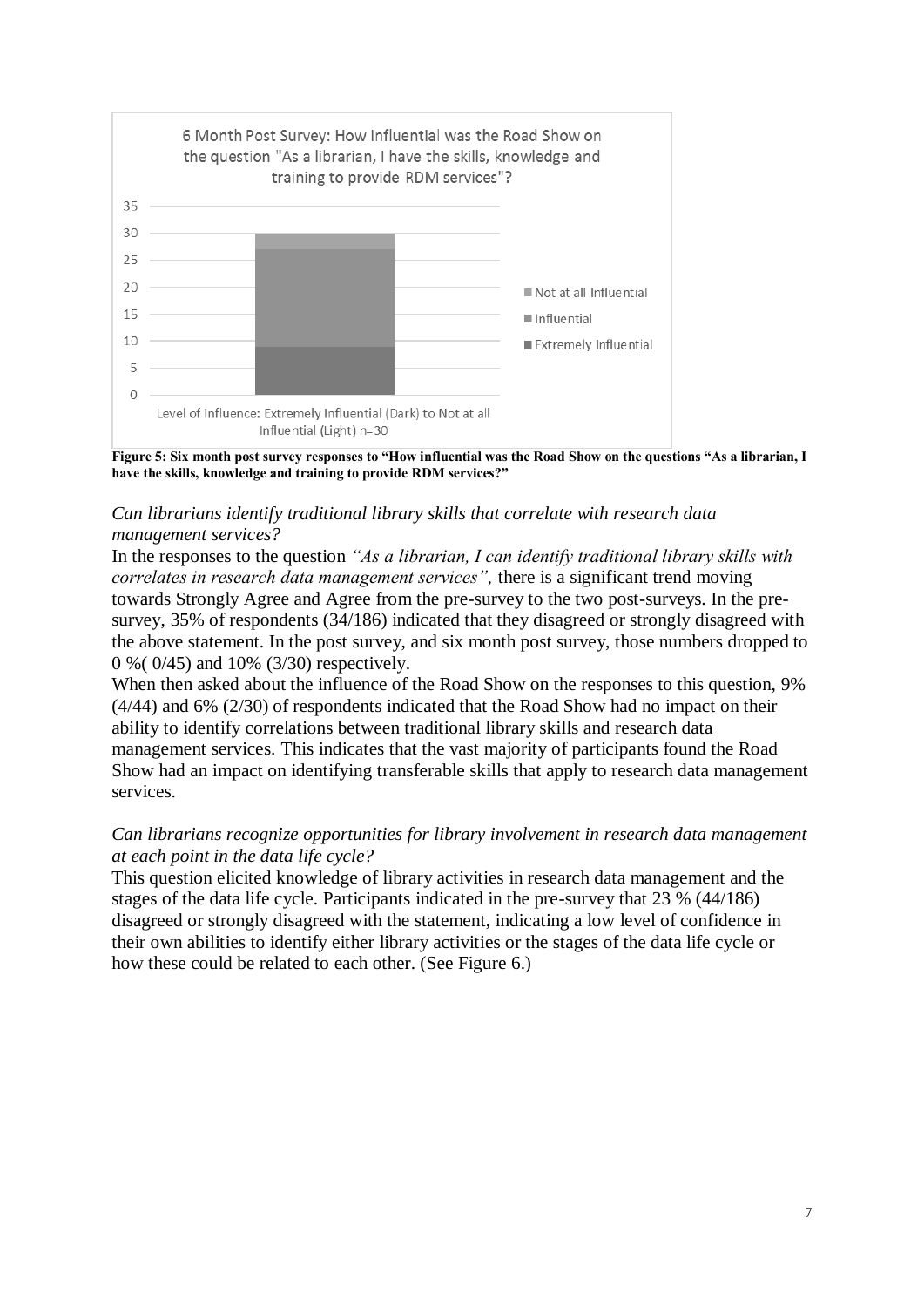

**Figure 6: Pre-survey responses to "I recognize opportunities for library involvement in research data management at each point in the data life cycle."**

In the one month post survey, respondents indicated that they had a significant shift towards agreement with the statement. 84% (38/45) now indicated that they strongly agreed or agreed with the statement. Only 2 respondents of 45 indicated disagreements with the statements. (See Figure 7).



**Figure 7: Post-survey responses to "I recognize opportunities for library involvement in research data management at each point in the data life cycle."**

This trend held in the six month post surveys. 23 respondents of 30 (77%) continue to Strongly Agree and Agree with the statement, while only 1 respondent strongly disagreed with the statement. This indicates that the respondents retained knowledge of library activities in research data management or the data life cycle or the intersection of the two. (See Figure 8.)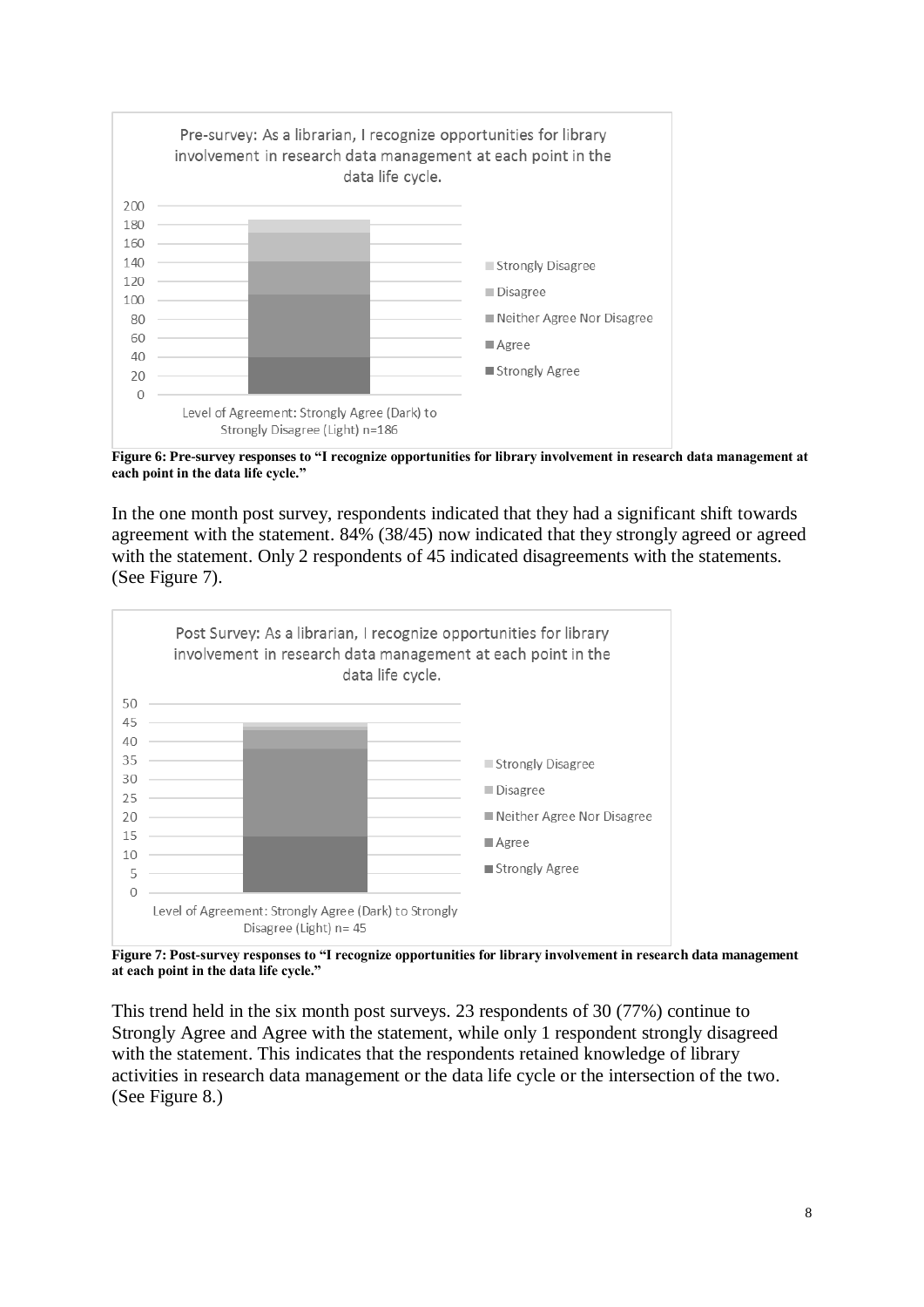

**Figure 8: Six month post survey responses to "I recognize opportunities for library involvement in research data management at each point in the data life cycle."**

When asked about the influence of the Road Show on their response to this question, respondents in the post survey and six month post survey indicated a similar level of influence across both surveys. In the post survey responses, participants identified the Road Show as extremely influential in 53% of responses (23/43). Seventeen respondents agreed that the Road Show was influential (17/43; 40%). (See Figure 9.)



**Figure 9: One month post survey responses to "How influential was the Road Show on 'I recognize opportunities for librarian involvement in research data management at each point of the data life cycle?'"**

At six months post Road Show, participants believed that the Road Show was extremely influential in 50% (15/30) of cases; an additional 46% of respondents indicated that the Road Show was influential on their successful mastery of this concept. (See Figure 10.)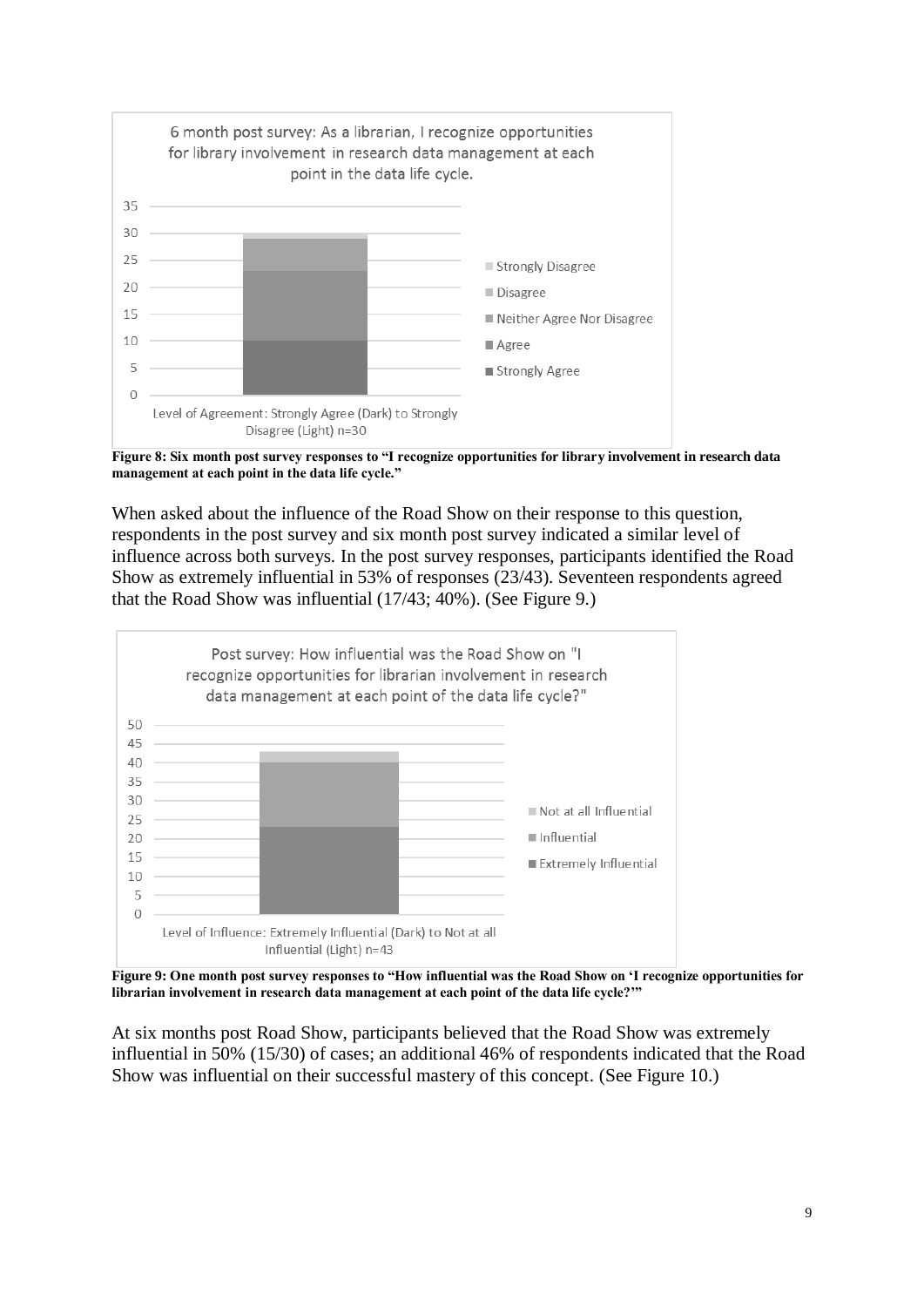

**Figure 10: Six month post survey responses to "How influential was the Road Show on 'I recognize opportunities for librarian involvement in research data management at each point of the data life cycle?'"**

*Can librarians discuss data management practices with a researcher formally or informally?*  Prior to the Road Show, participants were roughly equally divided (79 strongly agree or agree versus 75 disagree or strongly disagree, n=187) between those who felt that they could discuss data management practices informally or formally. (See Figure 11.) This distribution was skewed to Agree (64/187) and Disagree (40/187), with a mode falling in the Agree Likert category.



**Figure 11: Pre survey responses to "As a librarian, I can discuss data management practices with a research informally or formally.** 

After participation in the Road Show, the responses to the one month post survey shows a significant shift in responses to the category Agree and Strongly Agree. 17% (8/45) of participants now strongly agree that they can discuss data management practices with a researcher, while 58% (26/45) indicate that they agree with the statement. (See Figure 12)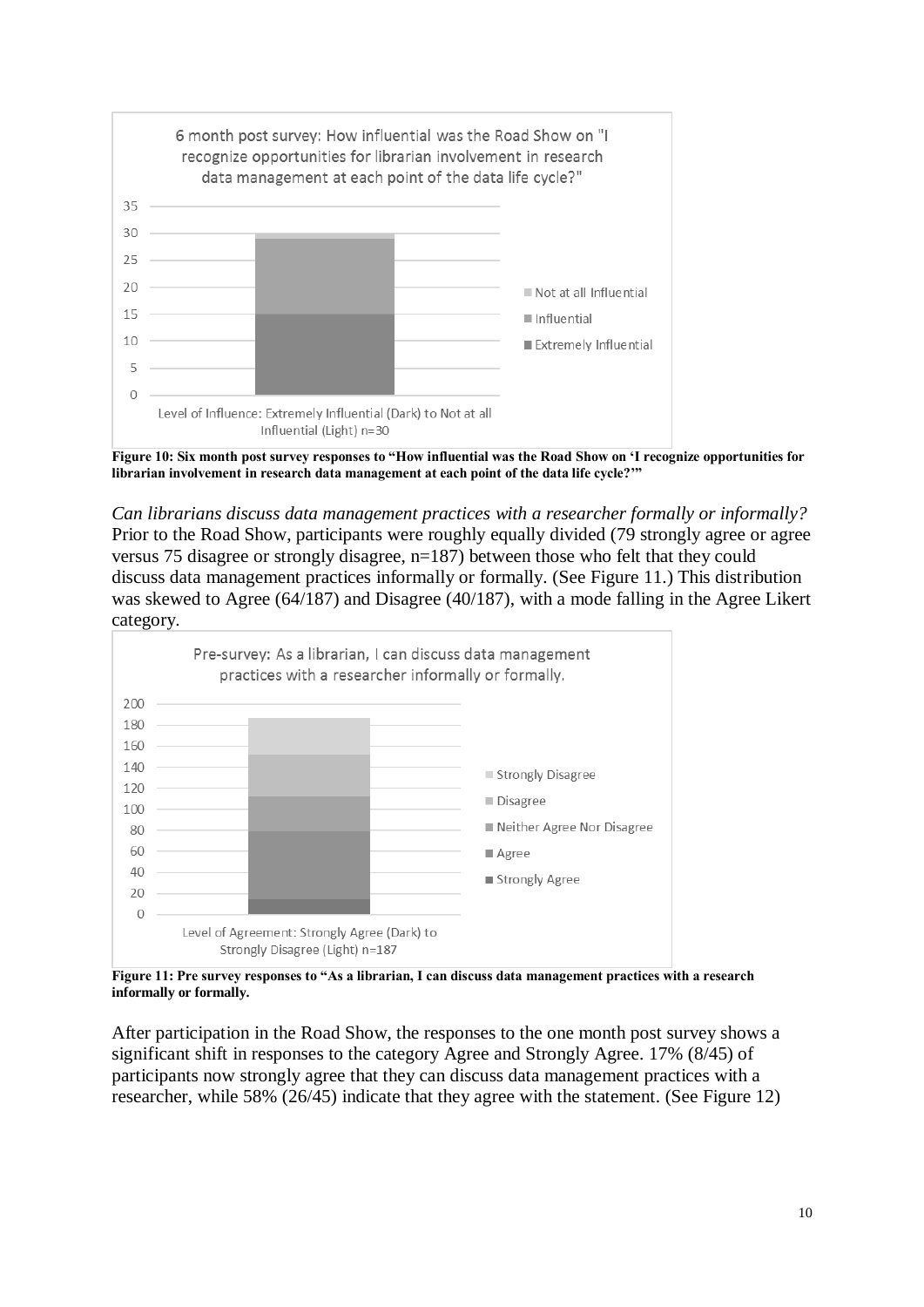

**Figure 12: Post-survey responses to "As a librarian, I can discuss data management practices with a research informally or formally."**

Participants taking the one month survey indicated that they felt that the Road Show was extremely influential in 44% of cases (19/43); respondents indicated that they felt that the Road Show was influential in 42% (18/43) of responses. (See Figure 13.) These results indicate a high likelihood that the training on data management practices enable librarians to be confident in articulating data management to researchers.



**Figure 13: Post-survey response to "How influential was the Road Show on 'I can discuss data management practices with a researcher informally or formally?'"**

At six months after the Road Show, participants indicated that the majority agreed or strongly agreed with the statement "As a librarian, I can discuss data management practices with a research informally or formally." Nineteen of thirty (63%) indicated Strongly Agree or Agree. (See Figure 14).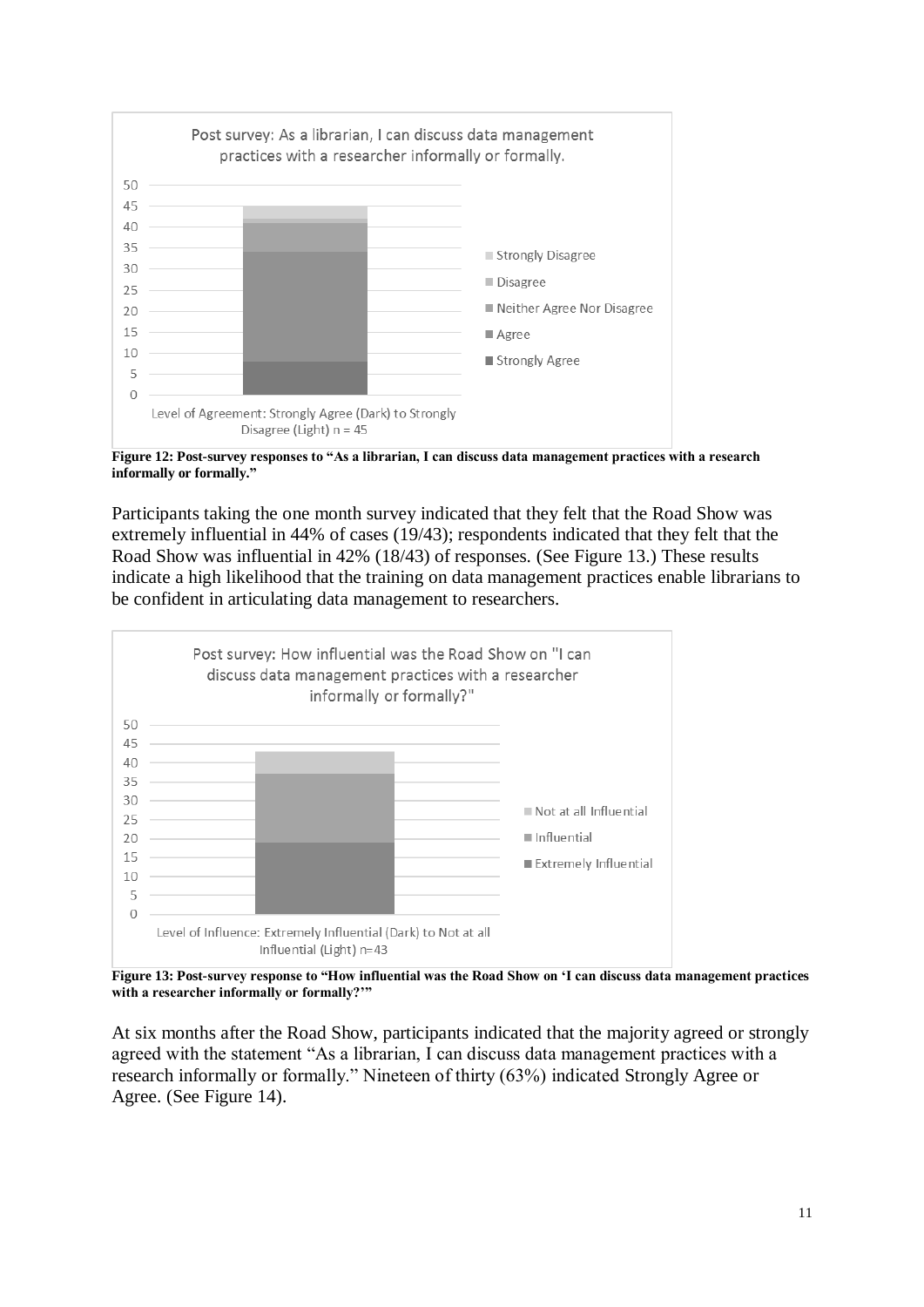

**Figure 14: Six months Post survey response to "As a librarian, I can discuss data management practices with a research informally or formally."**

The six month survey participants indicate that they consider the Road Show to be largely influential on their ability to discuss data practices with a researcher. 86% (26/30) of respondents attributed influence to the Road Show.

#### **Discussion**

The RDM Road Show sets out to provide introductory information and hands-on activities for liaison librarians who may not yet be engaged in research data management. While many of the individuals may not ever be deeply engaged in partnering with researchers on data curation or data information literacy instruction, the majority may have the opportunity to integrate data management activities into their work as librarians.

#### *Limitations*

The pre-survey has the highest response rate of 57% (202/352 total participants). With each succeeding survey, the response rate dropped off. The one month post survey had a response rate of 13% (46/352 total participants). The six month post survey had a response rate of 8% (30/352 total participants). With a confidence level of 95% and a margin of error of 0.5, given the standard deviations of the returned responses, the minimum acceptable response rates have been met for the pre- and post- survey. However, the minimum acceptable response rate has not been met for the 6-month post-survey. (See Table 1).

| Survey | Confidence<br>Level | Margin<br>of Error | Standard<br><b>Deviation</b> | Minimum<br>Sample<br><b>Size</b> | Number of<br>Responses | Number of<br>Invitations | Actual<br>Response<br>Rate | Minimum<br>Acceptable<br>Response<br>Rate |
|--------|---------------------|--------------------|------------------------------|----------------------------------|------------------------|--------------------------|----------------------------|-------------------------------------------|
| Pre-   | 95%                 | .5                 | .54                          | 4                                | 202                    | 352                      | 57%                        | 1%                                        |
| survey |                     |                    |                              |                                  |                        |                          |                            |                                           |
| Post-  | 95%                 | .5                 | .55                          | 5                                | 46                     | 352                      | 13%                        | 1%                                        |
| Survey |                     |                    |                              |                                  |                        |                          |                            |                                           |
| 6      | 95%                 | .5                 | 17.32                        | 4609                             | 30                     | 352                      | 9%                         | 1310%                                     |
| Month  |                     |                    |                              |                                  |                        |                          |                            |                                           |
| Post-  |                     |                    |                              |                                  |                        |                          |                            |                                           |
| Survey |                     |                    |                              |                                  |                        |                          |                            |                                           |

**Table 1: Required Sample Size calculations based upon Standard Deviation of existing data**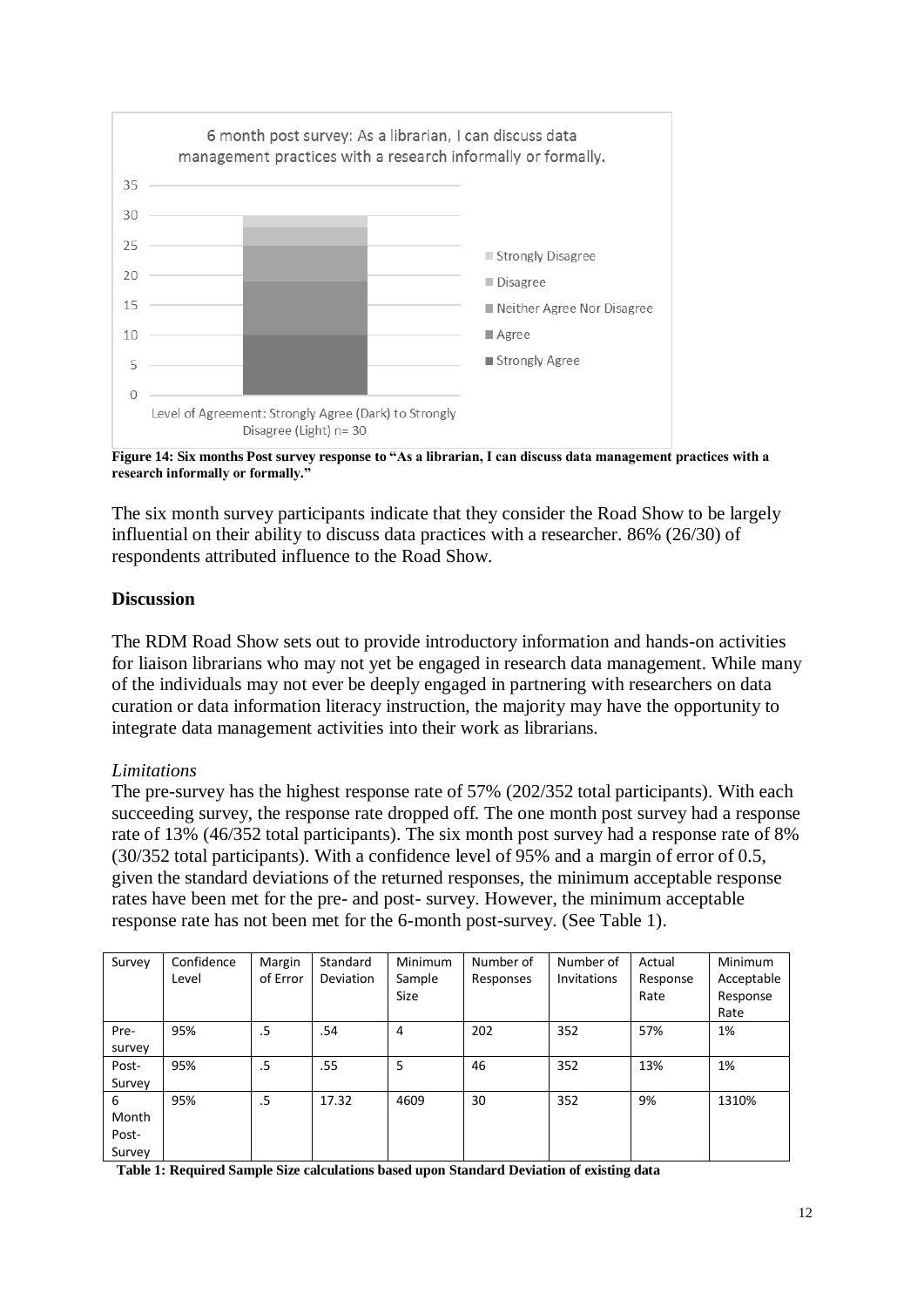In order to preserve the privacy of the individuals participating, we do not trace them across all surveys they participated in. Neither do we trace data to specific geographic locations or institutions. This limits the generalizability of the data. One hypothesis was that participants who were already engaged in research data management services would be more likely to complete the post-workshop surveys. This was not born out in the data. Those who were most likely to complete the post-workshop surveys represented themselves as occasionally interacting with patrons regarding research data. (See Figure 15.)



**Figure 14: Do you interact with faculty, students, or staff in support of research data management services as part of your regular job responsibilities?** 

Therefore, a new hypothesis that might be subject to future research is to identify the number of interactions regarding research data management services that respondents have transacted within the previous month, including instruction and collection development. This may allow the authors to more clearly articulate who among the participants in the Road Show are completing the post-surveys.

The results discussed here when taken in aggregate indicate a trend towards greater comfort with foundational skills in providing research data management. While this trend is exhibited at different rates across the different questionnaire items, generally individuals are moving away from discomfort/disagreement, towards agreement with the statements provided.

Additionally, the data suggests a greater willingness by librarians to speak to researchers about their data management but less confidence in acting on what they may learn about. A promising trend is the interest in making campus referrals, which may connect researchers to additional assistance and center the library as a research networking hub around research data.

The post-workshop surveys suggested little implementation of services had occurred at the participants' institutions at the 1-month and 6-month marks. While the surveys do not specifically address why implementation has not occurred, this may be attributed to administrators being willing to fund training for library staff, but not yet providing further resources such as time, people, or money towards creating data management programs within their libraries.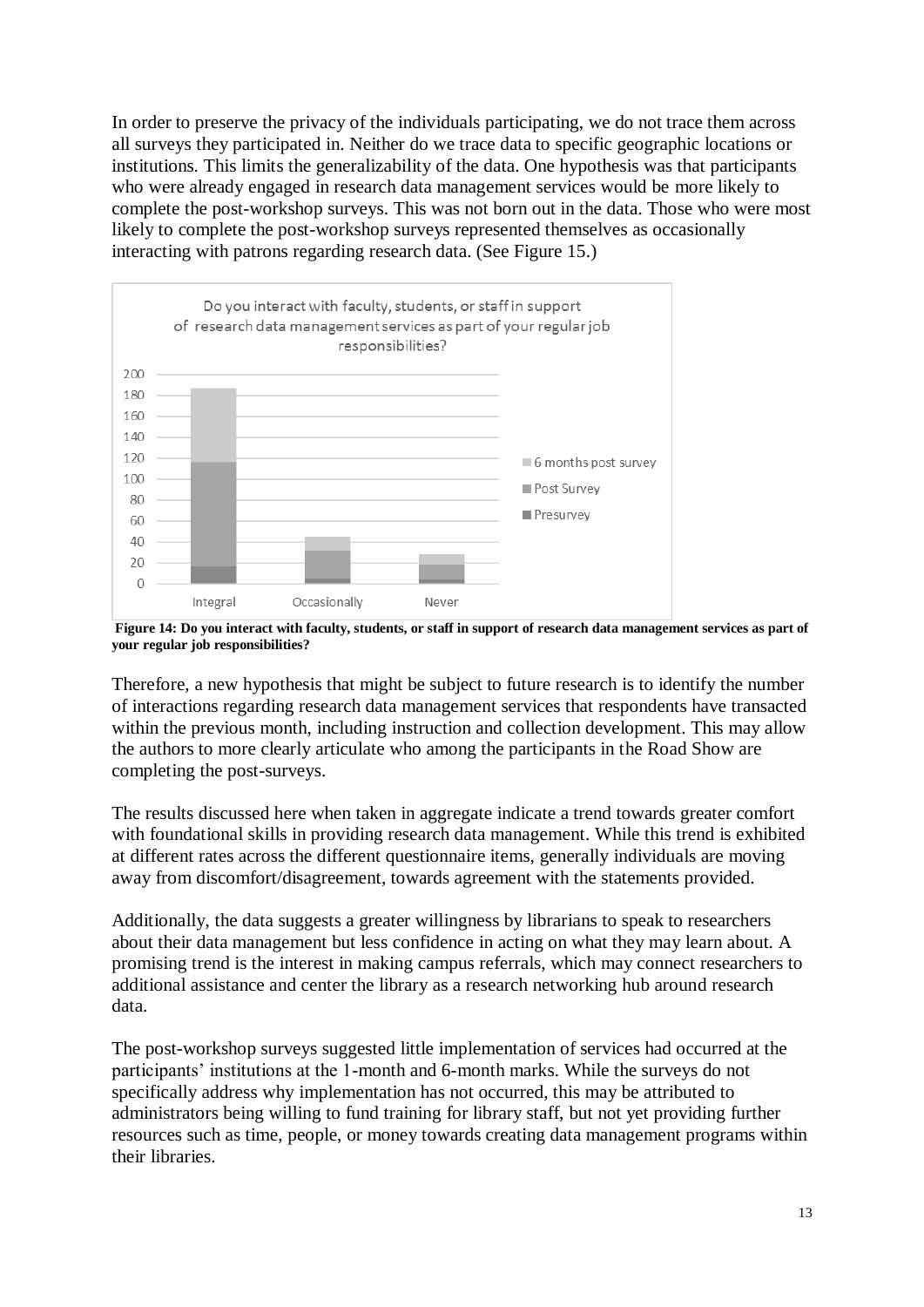What programming was identified continued to be library-centric rather than fully actualizing campus collaborations. Post-workshop participants described services that were solely library staffed and marketed to the broader campus rather than built in conjunction with any partner. In comparison with the 6-month post event willingness to refer to partners, this suggests interest but not yet cohesive implementation for data management outreach from the library to these campus partners.

## **Conclusion**

The first-year data suggests that the ACRL Research Data Management Road Show successfully provides introductory training for liaison librarians and impacts their attitudes towards discussing data management with researchers and assisting them in finding campus resources. Further continuing education and administrative support is needed in order to fully implement data services within the library and between research support services and other engaged entities on campuses. Additional research from future RDM Road Shows will demonstrate the broader impact of this workshop and more explicitly identify the surveyed trends and clarify opportunities to engage the knowledge, behavior, and attitudes of liaison librarians in this area.

## **References**

1. National Science Foundation. Dissemination and Sharing of Research Results. US NSF - About. http://www.nsf.gov/bfa/dias/policy/dmp.jsp. Published November 30, 2010. Accessed January 4, 2015.

2. Salo D. Retooling libraries for the data challenge. *Ariadne*. 2010;(64). http://www.ariadne.ac.uk/issue64/salo. Accessed August 19, 2015.

3. Gold, A. Cyberinfrastructure, data, and libraries, Part 1: a cyberinfrastructure primer for librarians. *-Lib Mag*. 2007;13(9/10). doi:10.1045/september20september-gold-pt1

4. Gold, A. Cyber infrastructure, data, and libraries, Part 2. *-Lib Mag*. 2007;13(9/10). doi:10.1045/july20september-gold-pt2

5. Raboin R, Reznik-Zellen R, Salo D. Forging New Service Paths: Institutional Approaches to Providing Research Data Management Services. *J EScience Librariansh*. 2012. doi:10.7191/jeslib.2012.1021

6. Cox A, Verbaan E, Sen B. Upskilling Liaison Librarians for Research Data Management. *Ariadne*. 2012;(70). http://www.ariadne.ac.uk/issue70/cox-et-al. Accessed August 2, 2017.

7. Antell K, Foote JB, Turner J, Shults B. Dealing with Data: Science Librarians' Participation in Data Management at Association of Research Libraries Institutions. *Coll Res Libr*. 2014;75(4):557-574. doi:10.5860/crl.75.4.557

8. Brown RA 1., Wolski M, Richardson J. Developing new skills for research support librarians. *Aust Libr J*. 2015;64(3):224-234. doi:10.1080/00049670.2015.1041215

9. Data management skills for LIS professionals. *CILIP Update*. 2013;12(1):7-7. 10. Tenopir C, Sandusky RJ 2., Allard S, Birch B. Research data management services in academic research libraries and perceptions of librarians. *Libr Inf Sci Res 07408188*.

2014;36(2):84-90. doi:10.1016/j.lisr.2013.11.003

11. Bracke MS. Emerging Data Curation Roles for Librarians: A Case Study of Agricultural Data. *J Agric Food Inf*. 2011;12(1):65-74. doi:10.1080/10496505.2011.539158